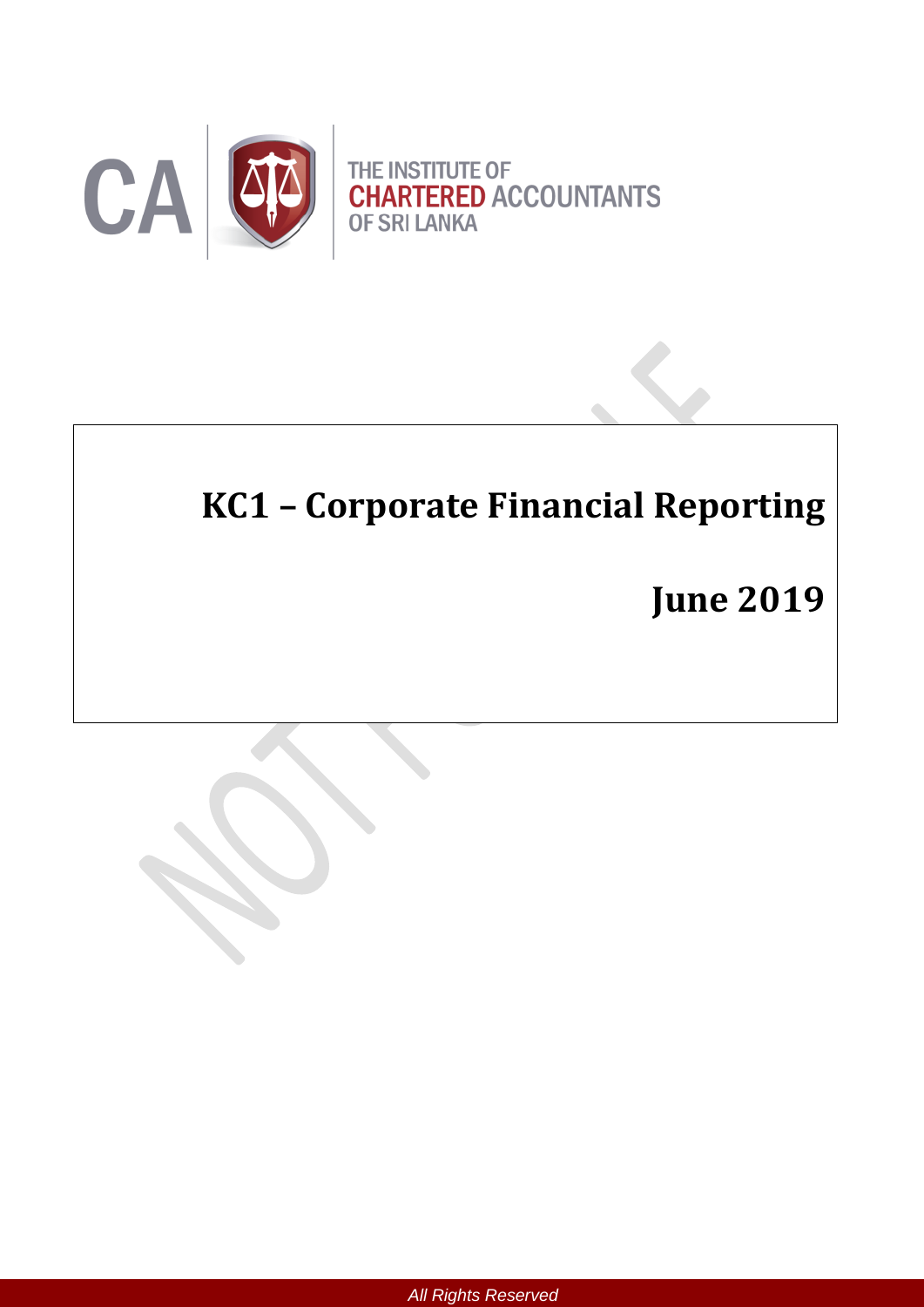#### **Answer 01**

Relevant Learning Outcomes/s: 1.1 Study text reference: 367-370, 450-462, 298-312

(a) At the date of initial application of SLFRS 9 the company can designate an investment in equity instrument as at fair value through OCI and it is an irrevocable election. Therefore, this principle can be applied to this investment on 1 January 2018 with the initial application of SLFRS 9.

Since the investment has been measured at cost, the company shall measure the fair value at the date of initial application (i.e.1.1.2018)**.** Any difference between the previous carrying amount and the fair value shall be recognised in the opening retained earnings of the reporting period that includes the date of initial application (para7.2.12).

Therefore, the investment should be measured at the date of initial application at Rs. 15 million. Rs. 1 million should be recognized in the opening retained earnings for the year ended 31 December 2018.

Thereafter at each year end the investment's fair value should be estimated and changes should be recognized in OCI and never reclassified to profit and loss, even if the asset is impaired, (sold or otherwise derecognized).

Under LKAS 39, impairment losses were recognized in profit or loss, if there had been a significant and prolong fair value reduction below the cost. Under SLFRS 9, impairment should be assessed using expected loss model and the resulting loss allowance should be recognized in OCI*.*

In this instance, the investment if fair valued there is no impairment to be recognized.

- (b) Related Party Transactions/outstanding balances with the Government and Governmentrelated entities
	- 1. P is controlled by the Government of Sri Lanka
	- 2. Nature and amount of each individually significant transactions.
		- (i) Government granted P a loan equivalent to 50% of Entity P's stated capital at a market interest rate. This loan is repayable in quarterly installments within the next five years. Outstanding balance as at 31 March 2019*..*
		- (ii) Printing work with a value of Rs. 12 million was done by Entity B which is controlled by the government. This amount was fully settled during the year. Arm's length price of a similar work is Rs. 15 million.
	- 3. Nature and amount of collectively significant transactions
		- (i) 35% of sales of P are made to government related entities.
		- (ii) The company benefits from guarantees provided by the government for the company's bank borrowings.

4. Transactions with Key management personnel Mr. Jin is key management personnel of P appointed by the government*.* P has a transaction amounting to Rs. 0.5 million and this is receivable by Entity P as at 31 March 2019*.*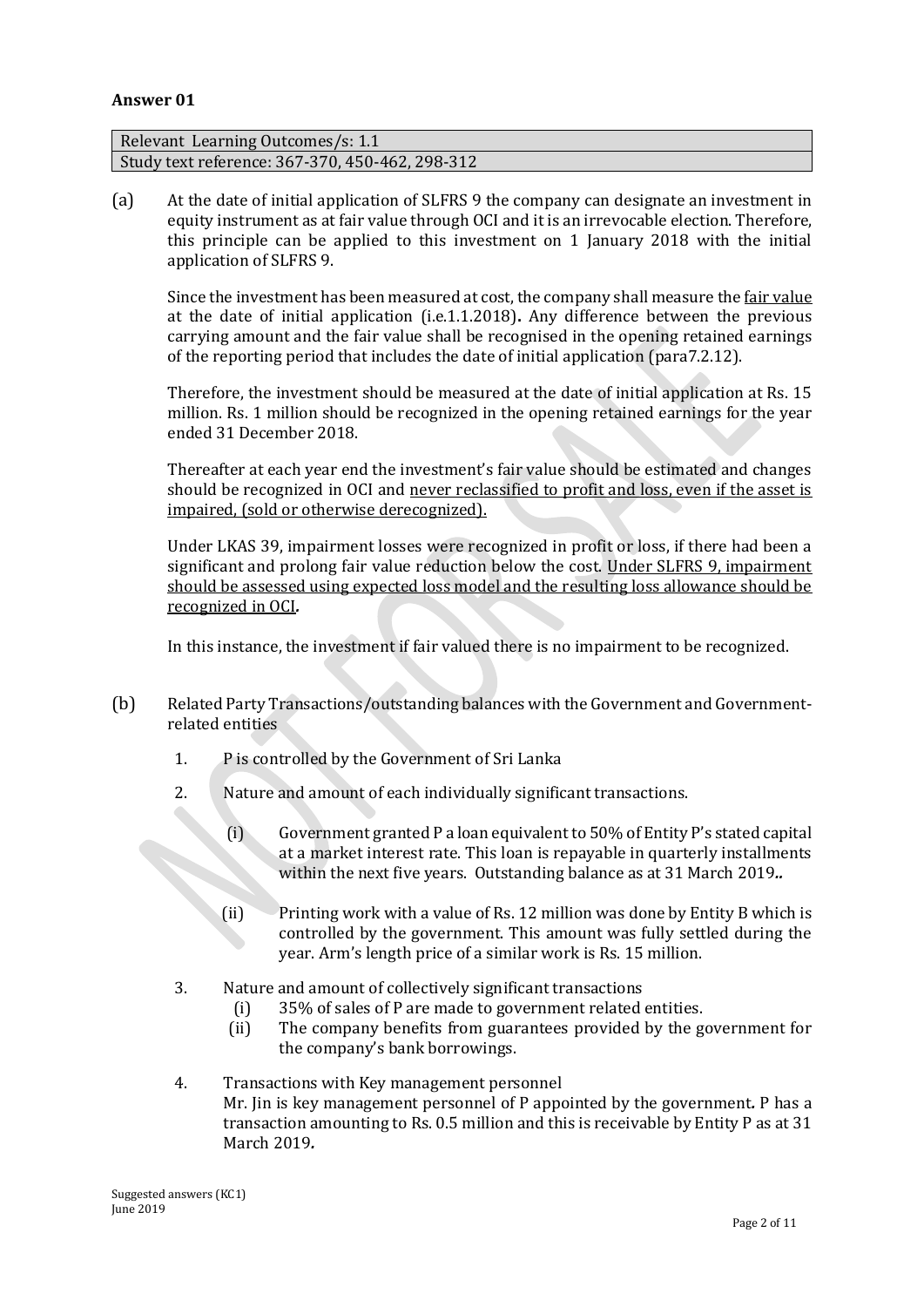(i) Because the investment property is measured at fair value, there is a rebuttable presumption that the company will recover the carrying amount of investment property entirely through a sale. If that presumption is not rebutted, the deferred tax reflects the tax consequences of recovering the carrying amount entirely through sale. This presumption is rebutted if the investment property is depreciable and is held within a business model whose objective is to consume substantially all the economic benefits over time, rather than through sale.

Since Ram does not expect to use the property for more than 5 years, it will not consume substantially all the economic benefits derived from the asset and therefore the presumption is not rebutted.

Therefore, if the property is sold, the carrying value as at the year-end is Rs. 16 million and the tax base is (Rs. 13mn/15\*13) Rs. 11.3 mn*.* This results in a taxable temporary difference of Rs. 4.7 mn*.*

Ram needs to recognize deferred tax using the enacted rate applicable for a future period of 10%.

The Deferred tax impact would be as follows. Rs. 3 mn (Rs. 16 mn – Rs. 13mn) \* 20% = Rs. 0.6mn Rs.1.7mn (Rs. 13mn – Rs. 11.3mn) \*10%= Rs. 0.17mn

- (i) A temporary difference may arise on initial recognition of an asset or liability, for example, a part or all of the cost of an asset will not be deductible for tax purposes. Since there is no tax impact at the initial recognition of these motor vehicles, deferred tax is not recognized.
- (ii) The entire carrying amount will be deductible for tax purposes in the future periods. The warranty provision has a tax base of nil (carrying amount less the amount deductible for tax purposes in the future). The deference between the carrying amount and its tax base is Rs. 3 million. This is a deductible temporary difference. This will result in a deferred tax asset of Rs. 0.3 mn*.*

Impact from change in the tax rate from 12% to 10% should be recorded in profit or loss. In this case there are no amounts affecting OCI.

The change in the tax rate is an estimate change which requires prospective adjustments in the financial statement. <u>S</u>

**(Total: 25 marks)**

 $(c)$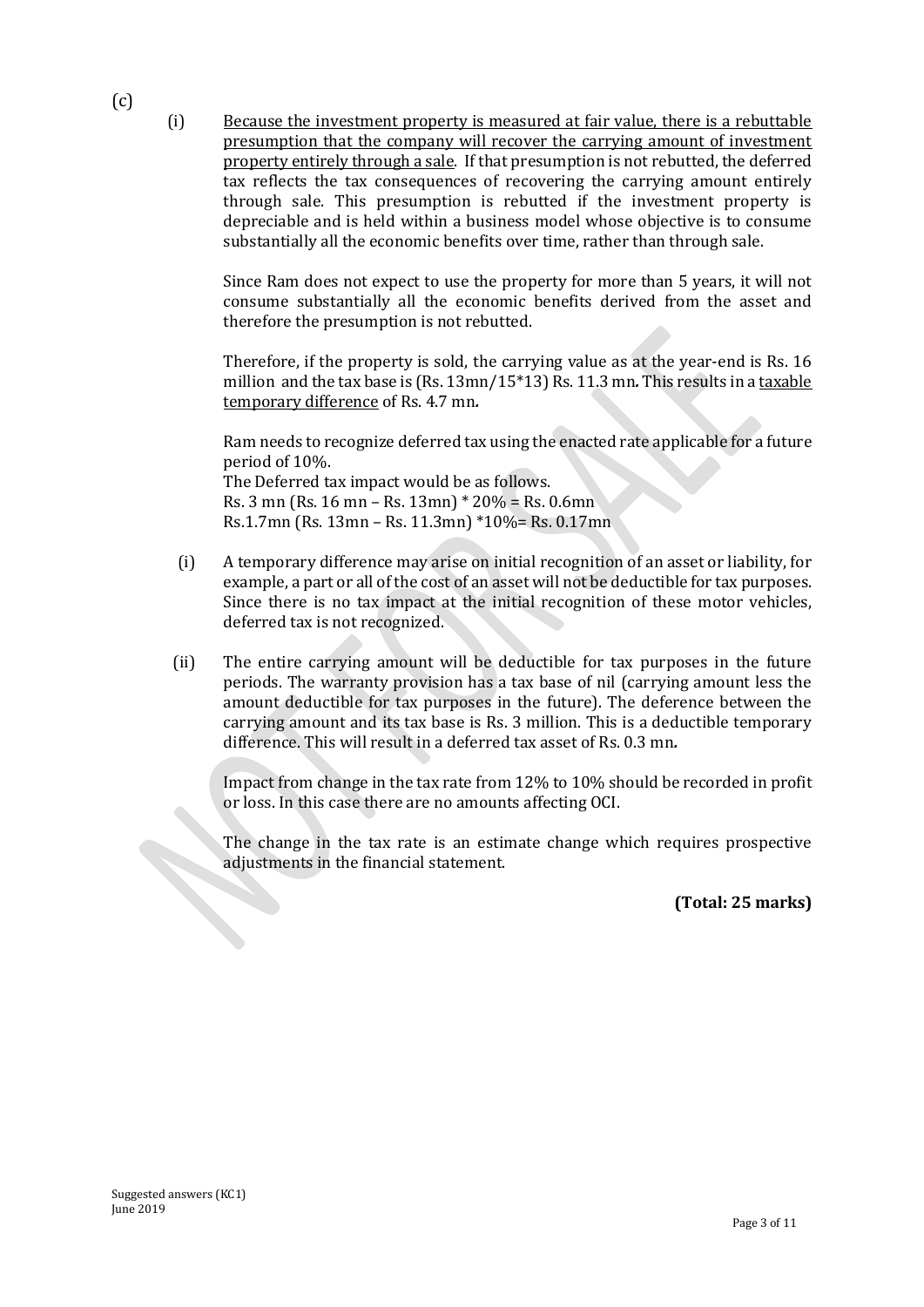#### **Answer 02**

| Relevant Learning Outcomes/s; 1.1      |  |
|----------------------------------------|--|
| Study text reference: 136-147, 287-293 |  |

(a) As per paragraph 54 of LKAS 38, an intangible asset cannot be recognized for expenses incurred on research activities. Therefore, such expenses should not be recognized as an intangible asset**.** Further, paragraph 57 of LKAS 38 states that, an entity shall demonstrate, it can satisfy all the conditions given in (a) to (f) to recognize an intangible asset arising from a development activity.

As per the given information the project was at the initial stage (knowledge gathering phase) over the last 2 years and Biotec was not able to assess the technical feasibility until recently. Accordingly, it can be concluded that the cost incurred for the project did not fall into the development phase and the probability to generate future economic benefits is remote. Therefore, the company had recognized an intangible asset without satisfying the intangible asset recognition criteria of LKAs 38.

Hence the recognition criteria were not met at the recognition point, the company should remove the cost of the intangible assets recorded in the financial statements as an error correction by retrospectively adjusting the financial statements as required by LKAS 8

Accordingly, the decisions taken by the management are not in accordance with LKASs.

(b) As per the agreement, control over the completed machine will transfer/pass to the customer in two years' time, which indicates NM's performance obligation will be satisfied at a point in time

Further, the contract includes a significant financing component. This is evident from the difference between the amount of the promised consideration in two years' time of Rs. 450 million and the amount of consideration at the inception of the contract of Rs. 350 million and the significant time between the proposed settlement days.

The implied interest rate included in the contact is 13.39% (the interest rate that discounts Rs.450 million to Rs.350 million over two years)

| <b>Year</b> Opening balance |      | <b>Interest Closing Balance</b> |
|-----------------------------|------|---------------------------------|
| -350                        | 46.9 | -396.9                          |
| 396.9                       | 53.1 | 450                             |

#### **On inception - 1 April 2019**

Cash Dr. 350 million Contract liability 350 million (Recognition of contract liability for the payment received in advance)

#### **During the 1st year ended 31 March 2020**

Contract asset Dr. 180 million Cash 180 million (Recognising the cost incurred on production)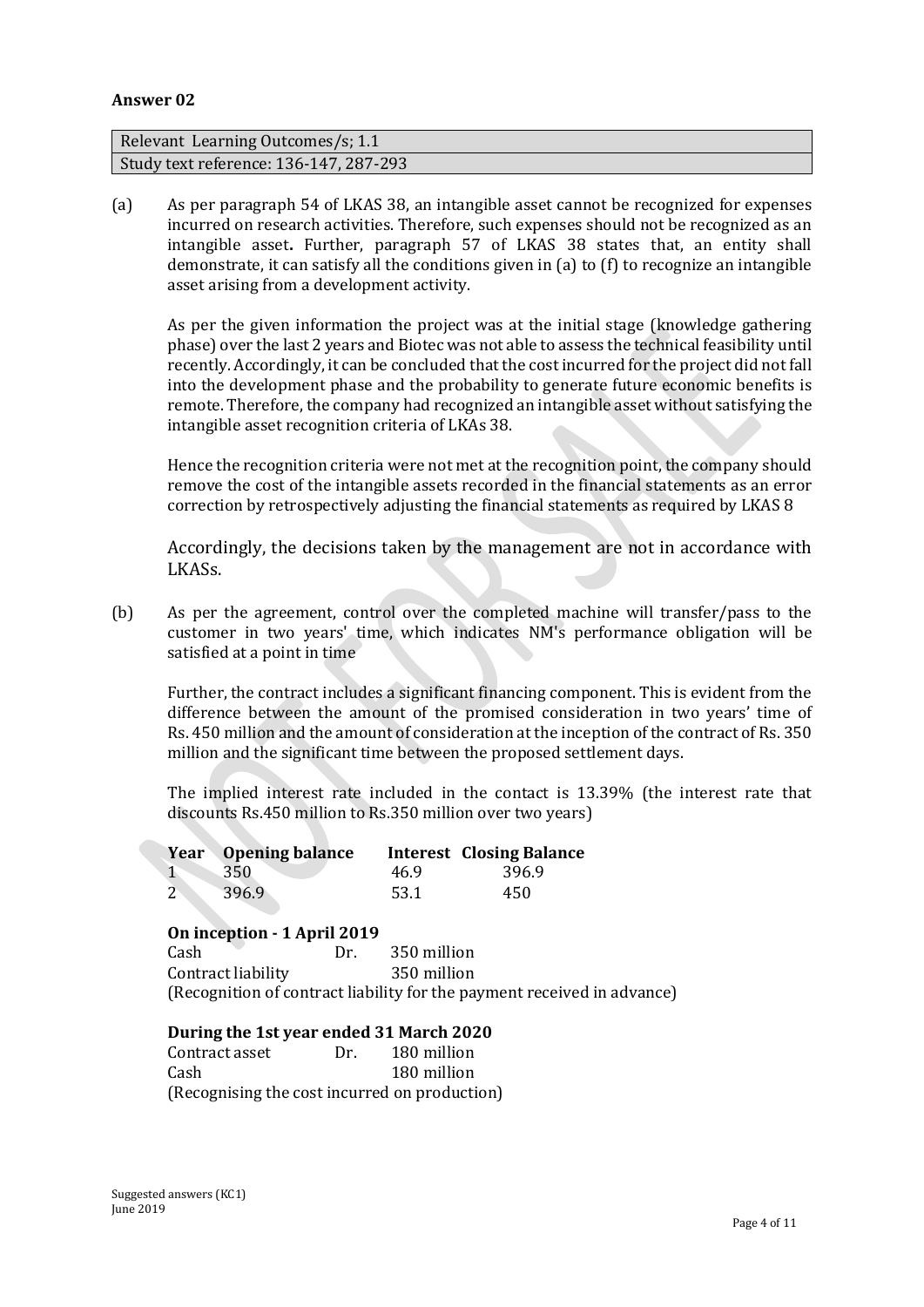Interest expense Dr. 46.9 million Contract liability 46.9 million (Recognising implied interest cost on the contact)

#### **During the 2nd year ended 31 March 2021**

Contract asset Dr. 120 million Cash 120 million (Recognizing the cost incurred on production)

Interest expense Dr. 53.1 million Contract liability 53.1 million (Recognising implied interest cost on the contact)

#### **On the settlement - 31 March 2021**

Contract liability Dr. 450 million Revenue 450 million (Recognising the revenue on the contract)

Cost of sales 300 million Contract asset 300 million (Recognising the cost of the contract)

- (c) According to the conditions given in the scenario, the contractor transfers control over time, therefore, recognition of revenue over time based on the performance completed is in accordance with SLFRS 15.
	- B makes progress payments during the construction and installation period, to compensate GSK for performance completed, and payments made are nonrefundable.
	- B does not have the right to terminate the contract, unless GSK fails to perform as promised.
	- GSK has an enforceable right, to all of the consideration promised under the contract, if it continued to perform as promised.
	- GSK had a right to terminate the contract, due to any significant liquidity issue of B.
	- The agreement prevents GSK from being able to direct the plant to another customer.

In addition to assess the probability of collecting the consideration which an entity will be entitled, at the inception of the contract, it is necessary to reassess the collectability when there is an indication of a significant change in facts and circumstances.

Therefore, even though this contract met the collectability criteria at the inception, subsequent significant deterioration of the customer's ability to pay the consideration, resulted in the collectability criteria not being met. Hence there might no longer be a valid contract for accounting purposes.

Although it is concluded that the contract is no longer valid, since GSK has the right to terminate the contract due to any significant liquidity issue of the customer and the payments received are non-refundable (due to over the time PO satisfying criteria of the contract), it is not required to reverse the revenue recognised to date**.**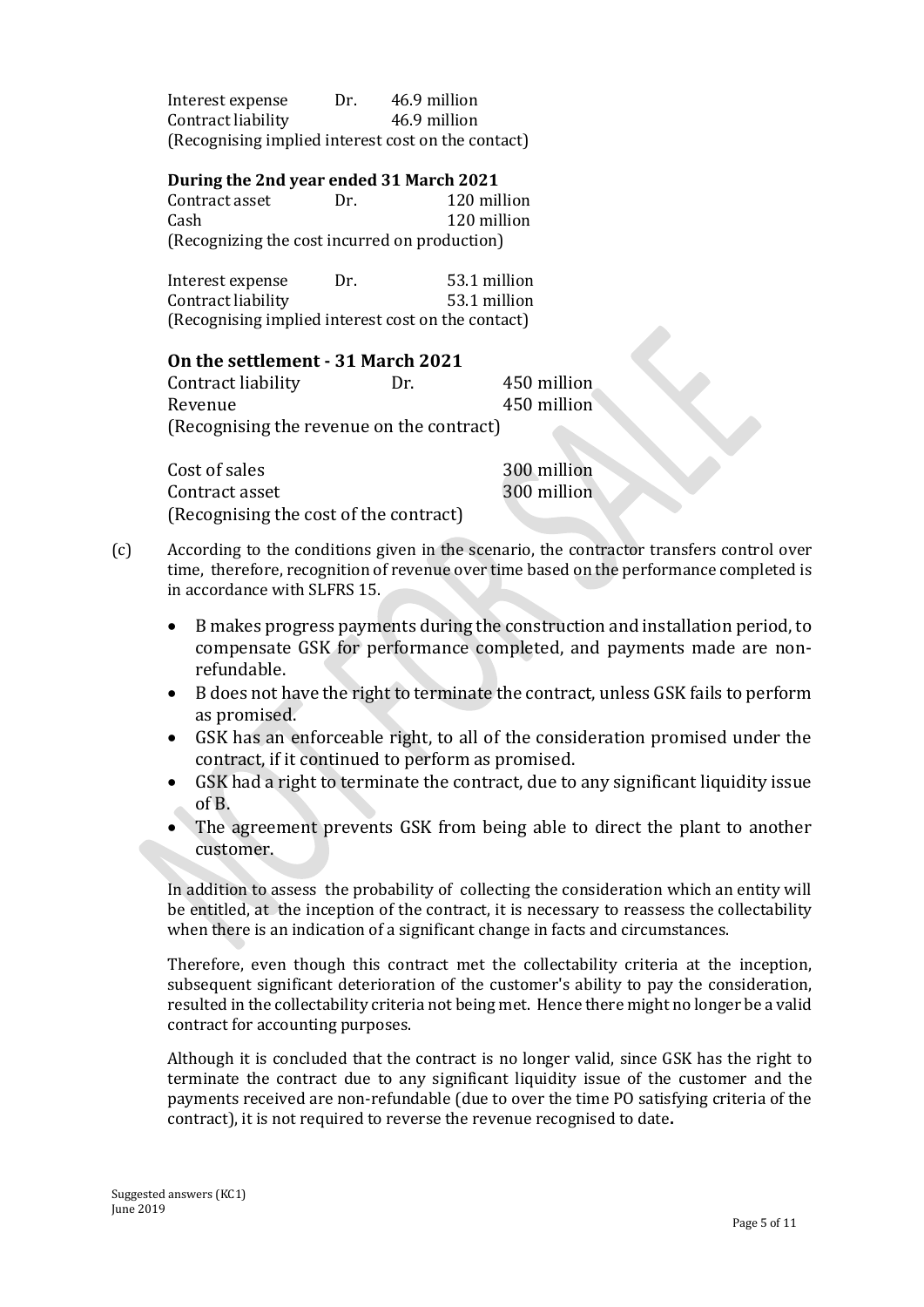(**Alternative answer:** The updated assessment is prospective in nature and would not change the conclusions associated with performance already completed. That is, an entity would not reverse any receivables, revenue or contract assets already recognised under the contract).

Accordingly, the first statement made by the Accounts Executive is incorrect.

Until the GSK could once again establish that the probability of receipt criteria is met, no further revenue shall be recognised. Accordingly, the second statement made by the Accounts Executive is correct.

**(Total: 25 marks)**

Suggested answers (KC1) June 2019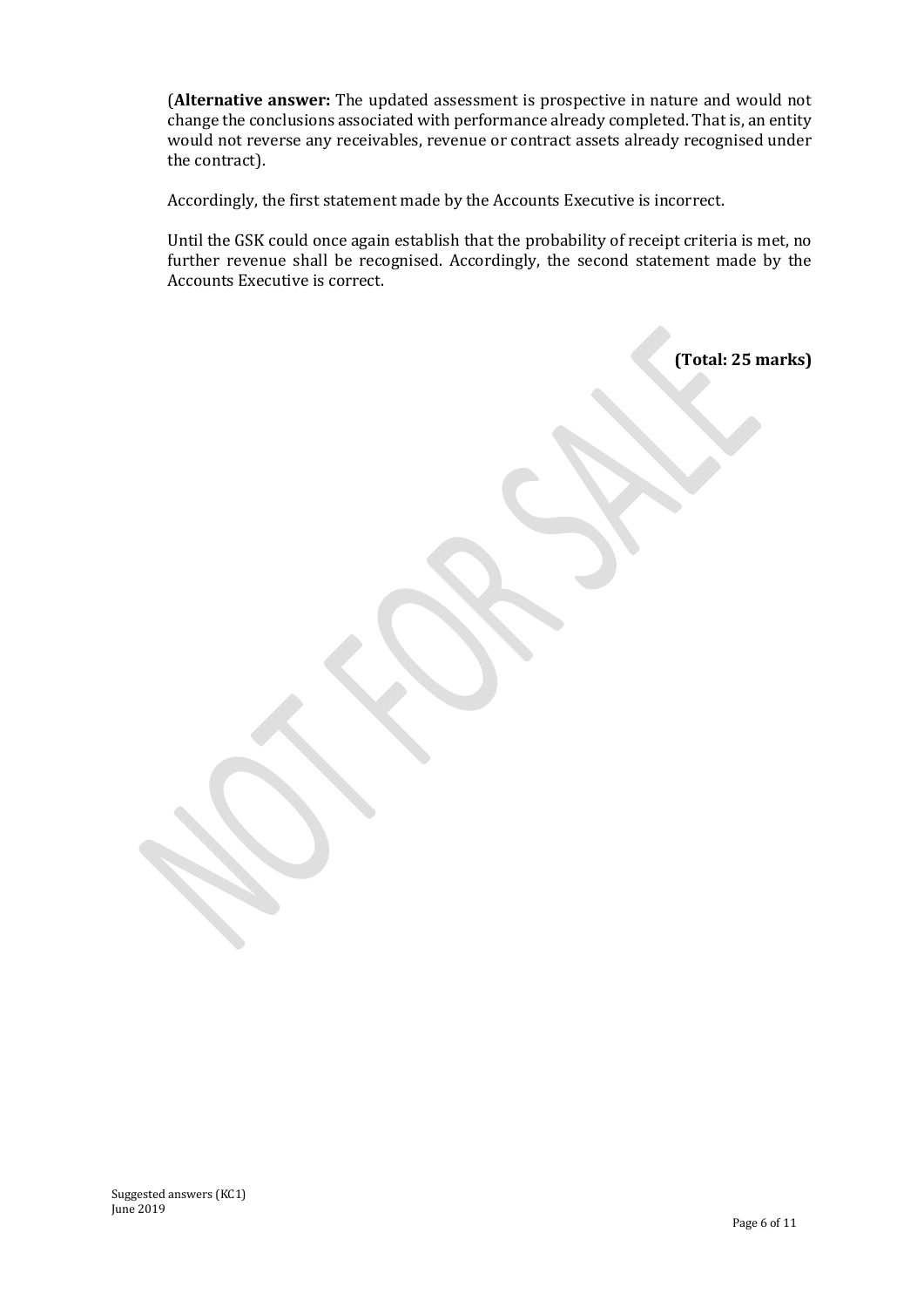#### **Answer 03**

| Relevant Learning Outcomes/s; 1.1, 2.1, 3.1, 4.1, 5.1 |  |
|-------------------------------------------------------|--|
| Study text references: 502-546, 727-750, 13-20, 42-48 |  |

(a) (i) Impact on the financial statements for the year ended 31 March 2019 if CBC acquires the machineries of Juizie (Pvt) Ltd.

As per SLFRS 3, acquiring only the machineries do not meet the definition of a business. A business consists of inputs and processes applied to those inputs that have the ability to create outputs. Inputs and processes can also form a business without the output. But in this case, CBC purchases only inputs i.e. machineries without any processes. Accordingly, this is an asset acquisition*.*

Since machineries are non-current assets that are expected to be used in the production of goods, such machineries meet the definition of property, plant and equipment under LKAS 16*.*

This will have the following impact on the financial statements for the year ended 31 March 2019.

Machineries should be recognised initially at cost. Cost includes cash price equivalent of Rs. 630 million plus directly attributable costs (professional fees in this case) of Rs. 1.2 million. The PV of the 150 million payable in 2020  $\left(\frac{150}{1.15}\right)$  = 130 mn needs to be recognized as a liability. recognized as a liability.

The difference between the total payment and the cash price equivalent is considered as interest over the period of credit*.* Accordingly, Rs. 20mn should be recognized as interest expense in the financial statements for the year ending 31 March 2020*.* This interest cannot be capitalized as per LKAS 23.

 (ii) Impact on the financial statements for the year ended 31 March 2019 if CBC acquires 70% shares of Juizie (Pvt) Ltd (Juizie).

With the acquisition of 70% shares, CBC becomes the major shareholder of Juizie. In this case, it is straightforward that CBC controls Juizie due to its 70% shareholding. But it is required to make sure that Ravi does not control Juizie by any other contractual arrangement*.*

Accordingly, CBC becomes the parent and Juizie becomes the subsidiary. CBC has to prepare consolidated financial statements.

CBC needs to compute goodwill at the date of acquisition.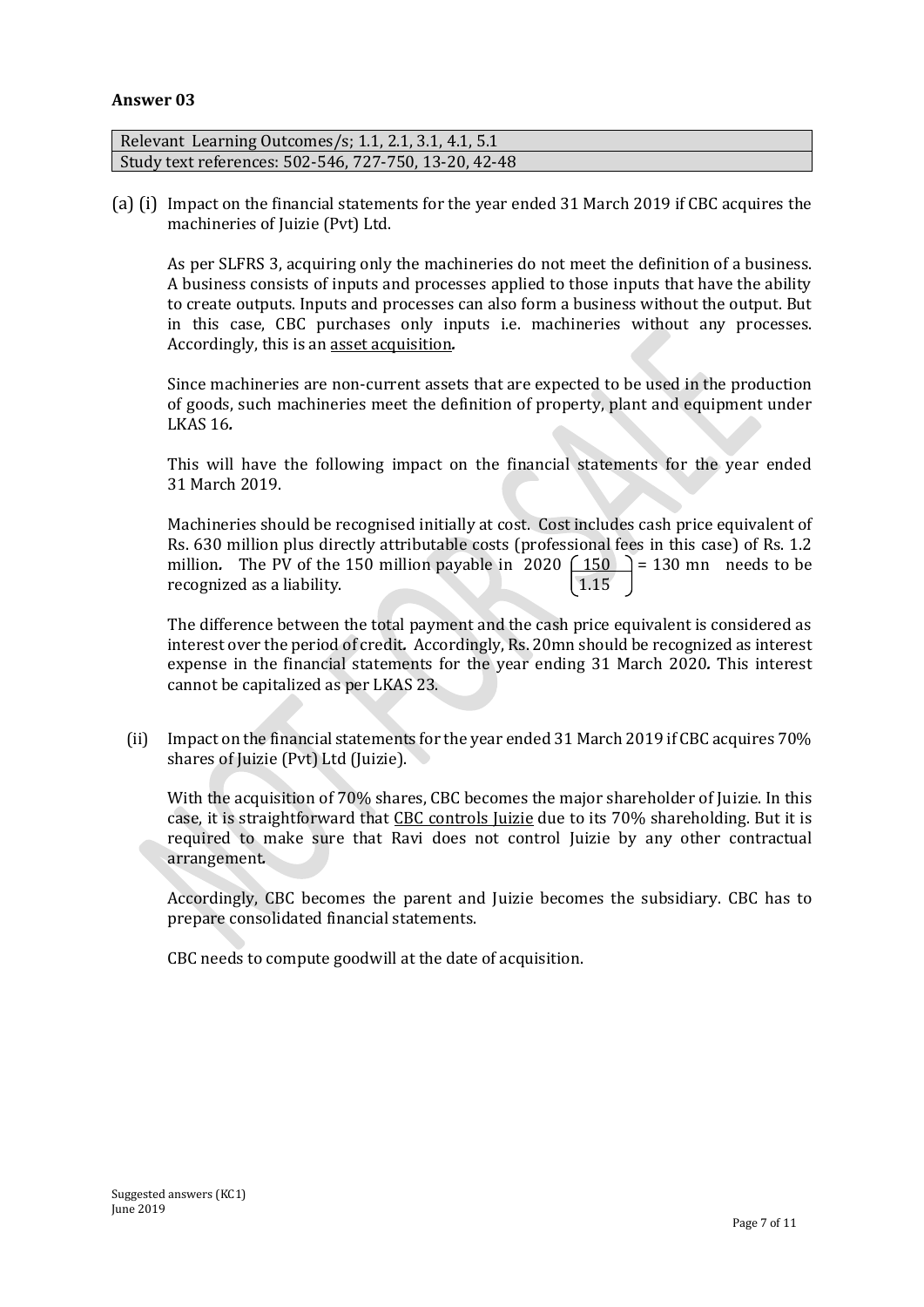| <b>Goodwill computation</b>      | Rs. '000   |         |
|----------------------------------|------------|---------|
| <b>Consideration transferred</b> |            |         |
| Immediate payment                |            | 500,000 |
| Contingent consideration         | (40/1.15)  | 34,782  |
| NCI (634,894*30%)                |            | 190,468 |
|                                  |            | 718,770 |
| <b>Net assets</b>                |            |         |
| Stated capital                   | 700,000    |         |
| Retained earnings                | (209, 290) |         |
|                                  | 490,710    |         |
| FV increase of machineries       | 179,200    |         |
| DT on FV increase                | (50, 176)  |         |
| Brand name                       | 28,000     |         |
| DT                               | (7, 840)   |         |
| Payable to CEO                   | (5,000)    | 634,894 |
| Goodwill                         |            | 90.91   |

Acquisition related costs of Rs. 4.3 mn should be expensed.

# **Employment contract of CEO of Juizie (Pvt) Ltd**

Juizie (Pvt) Ltd has entered into this contract before the negotiations of the business combination began and the purpose of the agreement was to obtain the service of the CEO. Thus, as per para 51 and 52 of SLFRS 3, there is no evidence that the contract was arranged primarily to provide benefits to CBC or the combined entity. Therefore, the liability to pay Rs. 5 million should be included in the application of the acquisition method.

- (b) As per SLFRS 3, during the measurement period, which shall not exceed one year from the acquisition date, the acquirer shall retrospectively adjust the provisional amounts recognized at the acquisition date to reflect the new information obtained. Accordingly, goodwill should be recomputed using the new fair value of the brand name. Brand name should be recognized at the new fair value. Non-controlling interest should be computed using the fair value of net assets after considering the new fair value of brand name and deferred tax on that. These adjustments should be made to the comparative amounts in the financial statements for the year ending 31 March 2020.
- (c) Ratios have been computed assuming the IPO would take place on the date of acquisition. Existing ratios have not been adjusted for the proceeds of the IPO assuming that the IPO would not take place if the acquisition does not occur.

# **Existing gearing ratio**

Gearing ratio = Interest bearing borrowings  $\div$  (Shareholders' equity +Interest bearing borrowings)

(750mn+400mn+825mn)/(10,096)mn +(750mn+400mn+825mn) 16.3%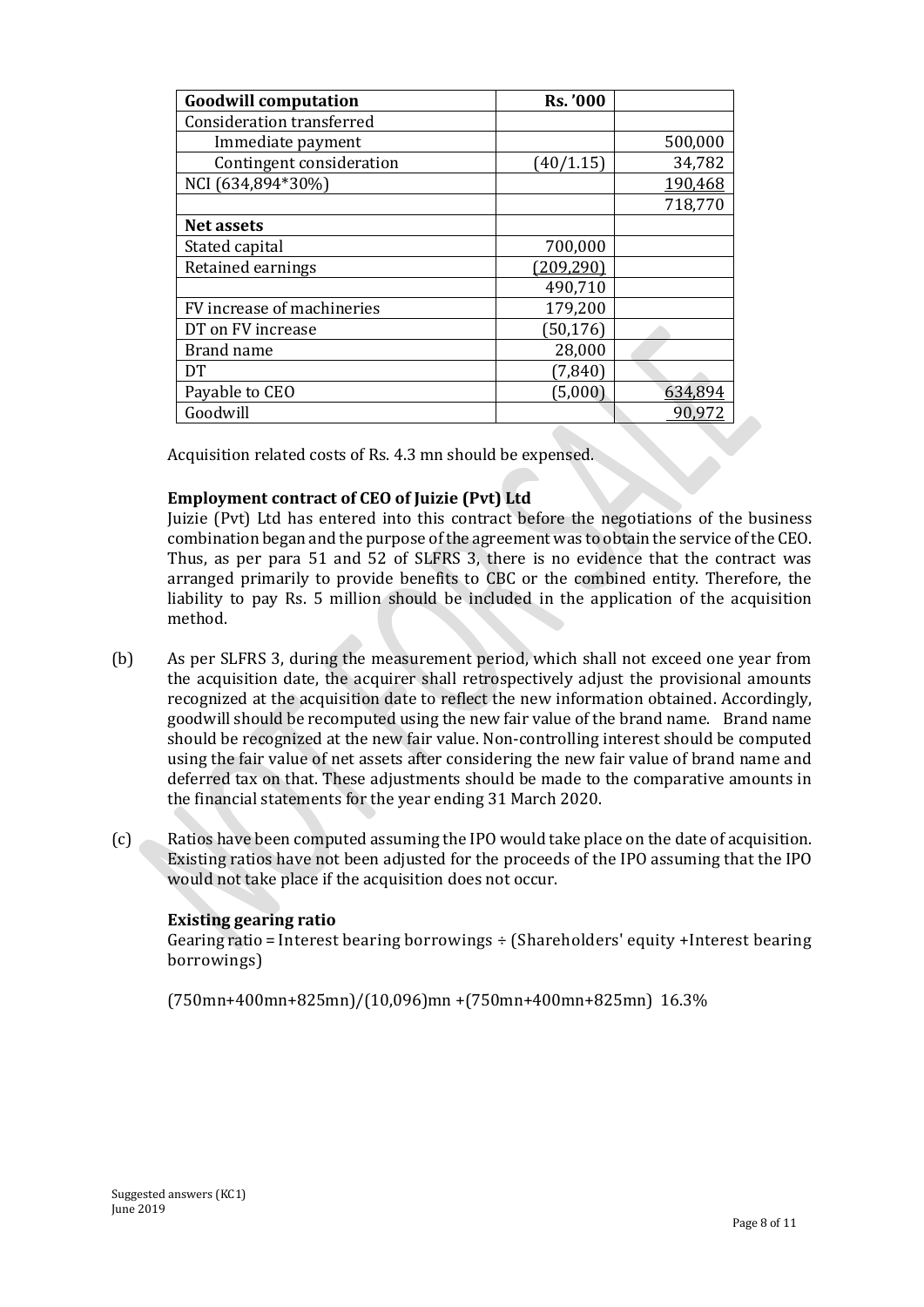### After the acquisition

#### Borrowings

| Existing loans of CBC      | Rs. 1,975mn |  |
|----------------------------|-------------|--|
| Borrowings of Juizie       | Rs. 642mn   |  |
| For share buy-back (David) | Rs. 2,700mn |  |
| Total Borrowings           | Rs. 5,317mn |  |

Equity Existing equity Rs. 10,096mn New share issue Rs. 500mn. NCI Rs 190, mn Reduction due to share buy-back Rs. (3,700)mn Error in revaluation reserve and inventory Rs. (800)mn Total equity **Rs.** 6,286mn

New gearing ratio for the group will be 46%.

Existing interest cover is 15.6 times.

Acquisition of Juizie and share buy-back has resulted in an increase in the gearing ratio from 18% to 46%. This has resulted in increased financial risk to the group than before. Further, due to the realization of short term investments, CBC will loose future interest income as well. However, with the acquisition of Juizie, the CBC would be able to automate the factory and increase the capacity by using the machineries of Juizie. This would increase future profits and cash flows to service the loans.

Existing interest cover is very healthy and there would not be an issue in the future as future profits would be increased and the new bank loans would be granted at the existing interest rate.

#### **Liquidity**

| New current ratio    | Existing current ratio = $9,610/7043$ = 1.36:1<br>$=(9,610-1000-700+22.7)/(7043+165+35+5)=1.09:1$ |
|----------------------|---------------------------------------------------------------------------------------------------|
| Existing quick ratio | $=(9,610-3892)/7043 = 0.8.1$                                                                      |
| New quick ratio      | $= (9,610-3892-1000+11.2)/(7043+165+35+5)=0.65:1$                                                 |

The existing current and quick ratios show that CBC does not have adequate assets to meet future commitments to pay off current liabilities. Since these ratios have further reduced, it is alarming that the management may not be able to meet short term debts by its short term assets. The reduction is mainly due to using short term investments to buy back shares. CBC has to manage its short term assets in the future to overcome liquidity issues.

(d) The Board of CBC should establish an audit committee exclusively consisting of nonexecutive directors with a minimum of three non- executive directors of whom at least two should be independent.

If there are more non-executive directors, the majority should be independent. The committee should be chaired by an independent non-executive director.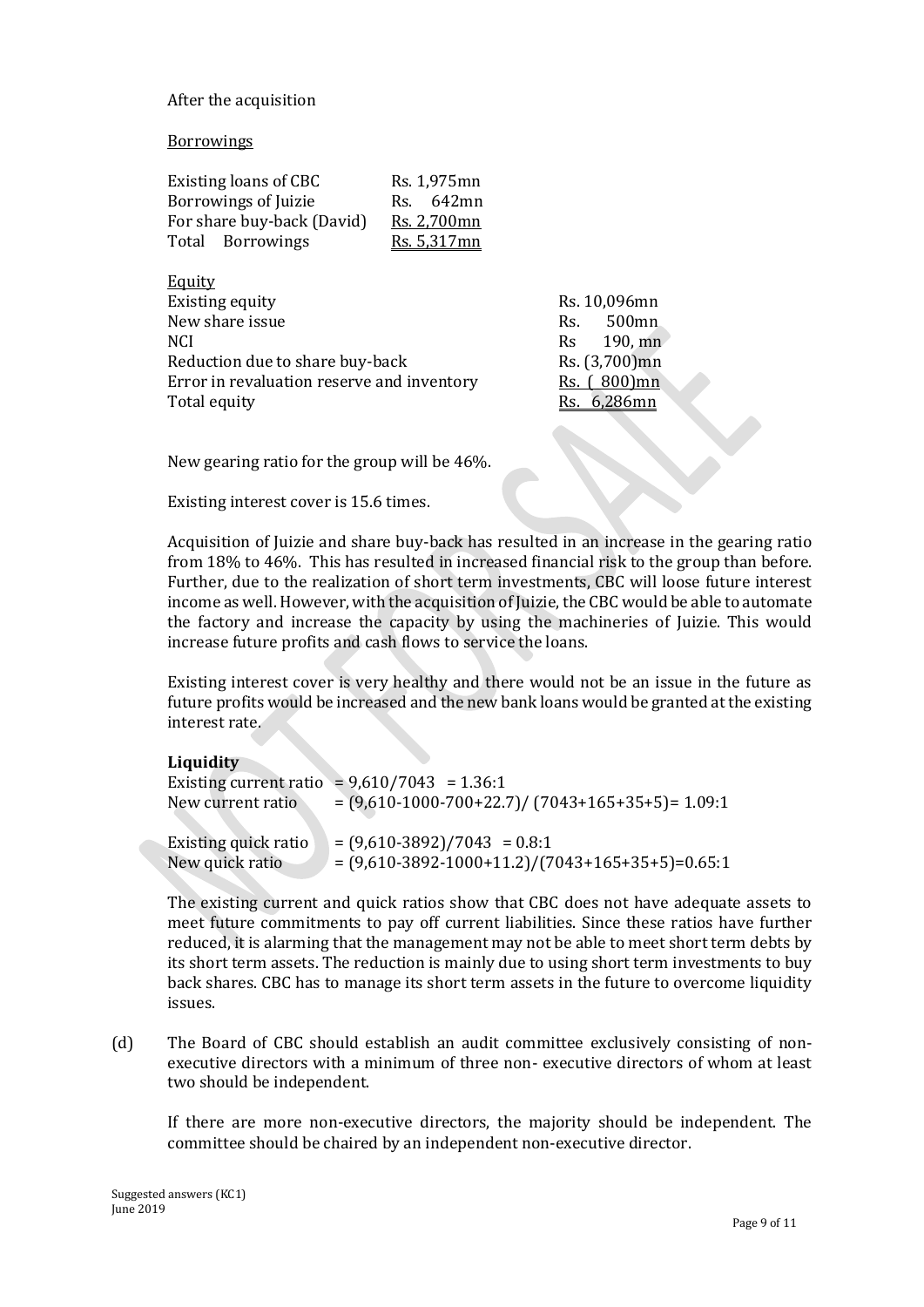The Board of CBC should, at least annually, monitor the company's risk management and internal control systems to ensure such systems are operating effectively. The company should have an internal audit function.

A related party transactions review committee should be established consisting exclusively of non-executive directors with a minimum of three non-executive directors of whom the majority should be independent.

It must adopt a Code of Business Conduct & Ethics for Directors, Key management personnel and all other employees

- (e) The Finance Manager is a chartered accountant and:
	- i. Should be aware of the requirements of SLFRS and should apply those requirements in order to achieve fairly presented financial statements.
	- ii. Is bound by the CA Sri Lanka Code of Ethics.

If the Finance Manager makes the adjustments as instructed by the Chairman it is a violation of LKAS 38 and will not result in a fair presentation of financial statements. It will also lead to a breach of ethical principles set out in the Code.

As the first measure, the Finance Manager should explain to the Chairman the requirements of the accounting standards and principles in respect of the suggested adjustment. He should attempt to persuade the directors to refrain from amending the financial statements.

If the Chairman insists on the suggested adjustment, the Finance Manager should consider his position and identify the misstated amounts to the company's internal and external auditors.

There may be an intimidation threat to the Finance Manager from the Chairman because of actual or perceived pressures, including attempts to exercise undue influence over the Finance Manager.

Safeguards that may eliminate or reduce threats to an acceptable level fall into two broad categories: (a) Safeguards created by the profession, legislation or regulation; and (b) Safeguards in the work environment (for example having a proper internal control system). Communicate with member body (CA Sri Lanka).

In circumstances where unethical behavior or actions by the Chairman will continue to occur within the employing organization, the Finance Manager may consider obtaining legal advice.

In those extreme situations where all available safeguards have been exhausted and it is not possible to reduce the threat to an acceptable level, he may conclude that it is appropriate to resign from the company.

**(Total: 50 marks)**